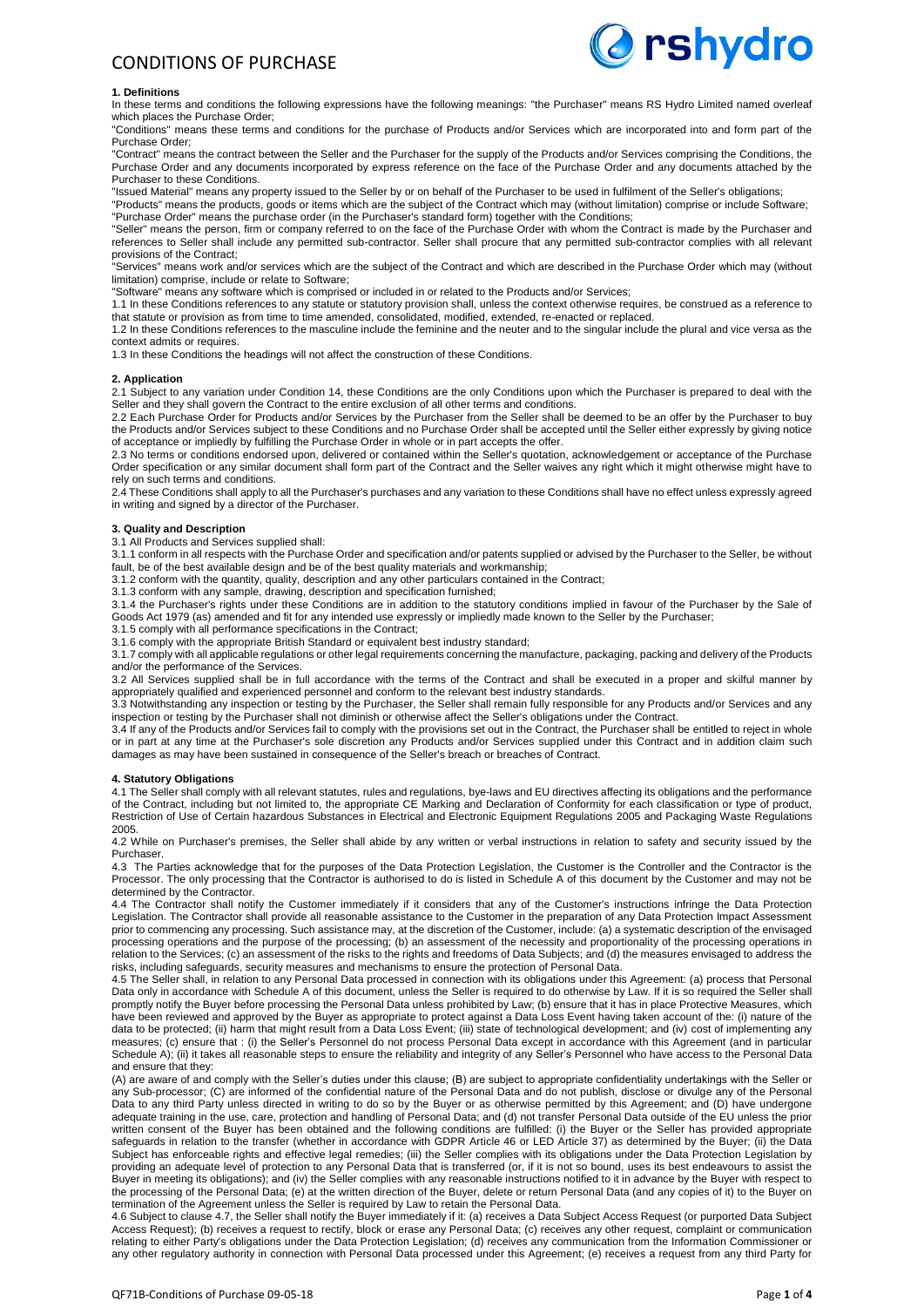

disclosure of Personal Data where compliance with such request is required or purported to be required by Law; or (f) becomes aware of a Data Loss Event.

4.7 The Seller's obligation to notify under clause 16.5 shall include the provision of further information to the Buyer in phases, as details become available.

4.8 Taking into account the nature of the processing, the Seller shall provide the Buyer with full assistance in relation to either Party's obligations under Data Protection Legislation and any complaint, communication or request made under clause 16.5 (and insofar as possible within the timescales reasonably required by the Buyer) including by promptly providing: (a) the Buyer with full details and copies of the complaint, communication or request; (b) such assistance as is reasonably requested by the Buyer to enable the Buyer to comply with a Data Subject Access Request within the relevant timescales set out in the Data Protection Legislation; (c) the Buyer, at its request, with any Personal Data it holds in relation to a Data Subject; (d) assistance as requested by the Buyer following any Data Loss Event; (e) assistance as requested by the Buyer with respect to any request from the Terms & Conditions for the Supply of Goods Information Commissioner's Office, or any consultation by the Buyer with the Information Commissioner's Office.

4.9The Seller shall maintain complete and accurate records and information to demonstrate its compliance with this clause. unless:) the Buyer determines that the processing is likely to result in a risk to the rights and freedoms of Data Subjects.

4.10 The Seller shall allow for audits of its Data Processing activity by the Buyer or the Buyer's designated auditor.

4.11 The Seller shall designate a data protection officer if required by the Data Protection Legislation.

4.12 Before allowing any Sub-processor to process any Personal Data related to this Agreement, the Seller must: (a) notify the Buyer in writing of the intended Sub-processor and processing; (b) obtain the written consent of the Buyer; (c) enter into a written agreement with the Sub-processor which give effect to the terms set out in this clause 4 such that they apply to the Sub-processor; and (d) provide the Buyer with such information regarding the Sub-processor as the Buyer may reasonably require.

4.13 The Seller shall remain fully liable for all acts or omissions of any Sub-processor.

4.14The Buyer may, at any time on not less than 30 Working Days' notice, revise this clause by replacing it with any applicable controller to processor standard clauses or similar terms forming part of an applicable certification scheme (which shall apply when incorporated by attachment to this Agreement).

4.15 The Parties agree to take account of any guidance issued by the Information Commissioner's Office. The Buyer may on not less than 30 Working Days' notice to the Seller amend this agreement to ensure that it complies with any guidance issued by the Information Commissioner's **Office** 

# **5. Inspection and Rejection**

5.1 The Seller warrants that it has inspected and tested the Products for compliance with the Contract prior to delivery and shall, if requested, supply the Purchaser with certificates of origin and/or testing. Such certificates must state the relevant Purchase Order numbers together with any item numbers.

5.2 If the Products and/or Services do not comply with the Contract the Purchaser shall within a reasonable time give notice of rejection to the Seller and without prejudice to any of its other rights the Purchaser may at its discretion require the Seller to comply with the Contract by expeditiously replacing or repairing as appropriate any rejected Products and replacing or otherwise righting any rejected Services. The rejected Products shall be returned to the Seller at its own risk and expense.

5.3 Where the Seller repairs or replaces Products or Services, the Contract shall apply to the repaired or replaced Products or Services.

5.4 The Purchaser reserves the right at reasonable times to inspect or test the Products or the Services at any stage before delivery and the Seller shall give rights of access to premises and such facilities as the Purchaser may reasonably require for such inspection.

# **6. Delivery and Risk**

6.1 Products and Services shall be delivered on the dates and at the rates and at the places specified in the Contract. If no place or delivery date is specified Products and/or Services shall be delivered to the registered business address of the Purchaser and delivery shall take place within fourteen14 days of the date of the Purchase Order. Delivery may be direct to the Purchaser's end user if so specified on the Purchase Order. The Purchaser may delay or alter such dates, rates and places on giving the Seller reasonable notice in writing of such alterations 6.2 Time of delivery is of the essence of the Contract.

6.3 If the Products are to be delivered or the Services are to performed by instalments, the Contract will be treated as a single Contract and not separable and failure by the Seller to deliver or perform any one instalment shall entitle the Purchaser at its option to exercise any of its rights and remedies in respect of the whole Contract.

6.4 The Seller shall ensure that all Products are marked in accordance with the provisions of the Contract and instructions of the Purchaser. Products shall be packed so as to reach the places of delivery undamaged and in good condition. The Seller shall provide in respect of each consignment of Products a packaging note detailing the Purchaser's order number, description, code number (if any) and the quantity of Products consigned.

6.5 If the Seller fails to deliver in accordance with the Contract, then the Purchaser may cancel the Contract or any part of it and reserves all rights in damages and otherwise arising including but not limited to the right to purchase substitute Products or Services elsewhere and to hold the Seller liable for any loss, expense or additional cost incurred.

6.6 The Products shall remain at the risk of the Seller until delivery to the Purchaser is complete and title in the Products has passed to the Purchaser.

6.7 Any Seller's property brought onto Purchaser's premises will be at and will remain at the risk of the Seller.

6.8 Any Issued Material will be at the Seller's risk whilst in his possession.

6.9 If the Seller requires the Purchaser to return any packaging material to the Seller, that fact must be stated on any delivery note to the Purchaser and any such packaging material will only be returned to the Seller at the cost of the Seller.

6.10 If the Products are delivered to the Purchaser in excess of the quantities ordered the Purchaser shall not be liable to pay for the excess and any excess shall be and shall remain the Seller's risk and shall be returnable at the Seller's expense.

6.11 The Purchaser shall have the right to reject the Products for 14 days after any latent defect in the Products has become apparent to the Purchaser.

# **7. Marked Products**

7.1 Products marked with any mark used or owned by the Purchaser or its customers shall not be disposed of to any third party without the prior written consent of the Purchaser.

# **8. Title**

8.1 The Seller warrants that it has good title to the Products it is selling to the Purchaser. Title to Products shall pass to the Purchaser on delivery without prejudice to any right of rejection to which the Purchaser may be entitled under Clauses 5 and 6. The Seller acknowledges that the Products or Services may be sold on to an end user by the Purchaser and warrants that the Purchaser will be able to supply the end user with good title. 8.2 Clause 8.1 is without prejudice to Clause 11 in respect of any Software.

# **9. Prices**

9.1 All prices shall be as stated in the Contract. The prices are fixed and include delivery and all other charges which shall not be adjusted save as provided for in these Conditions.

9.2 Prices do not include VAT which shall be added by the Seller at the rate and in the manner from time to time prescribed by law.

9.3 No variation in the price nor extra charges shall be accepted by the Purchaser.

# **10. Payment**

10.1 The Seller shall send to the Purchaser a detailed invoice stating the Purchase Order and Products or Services reference number. Terms of payment are 60 days from the date of invoice or from the date of delivery of the Products or Services, whichever is the later. Time for payment shall not be of the essence for the Contract.

10.2 Should the Euro be introduced as legal tender in addition to or in lieu of the Pound Sterling in the United Kingdom, then the Purchaser may require invoicing (for each item to be invoiced) either in Pounds Sterling or in Euros, and in each case the official conversion rate shall be applied. The general validity of this Contract shall not be affected by the introduction of the Euro as legal tender.

10.3 Without prejudice to any other right or remedy the Purchaser reserves the right to set off any amount owing at any time from the Seller to the Purchaser against any amount payable by the Purchaser to the Seller under the Contract.

10.4 If the Purchaser fails to pay the Seller any sum due pursuant to the Contract the Purchaser will be liable to pay interest to the Seller on such sum from the due date for the payment at the annual rate of 1% above base lending rate from time to time of National Westminster plc occurring on a daily basis until payment is made whether before or after any judgement.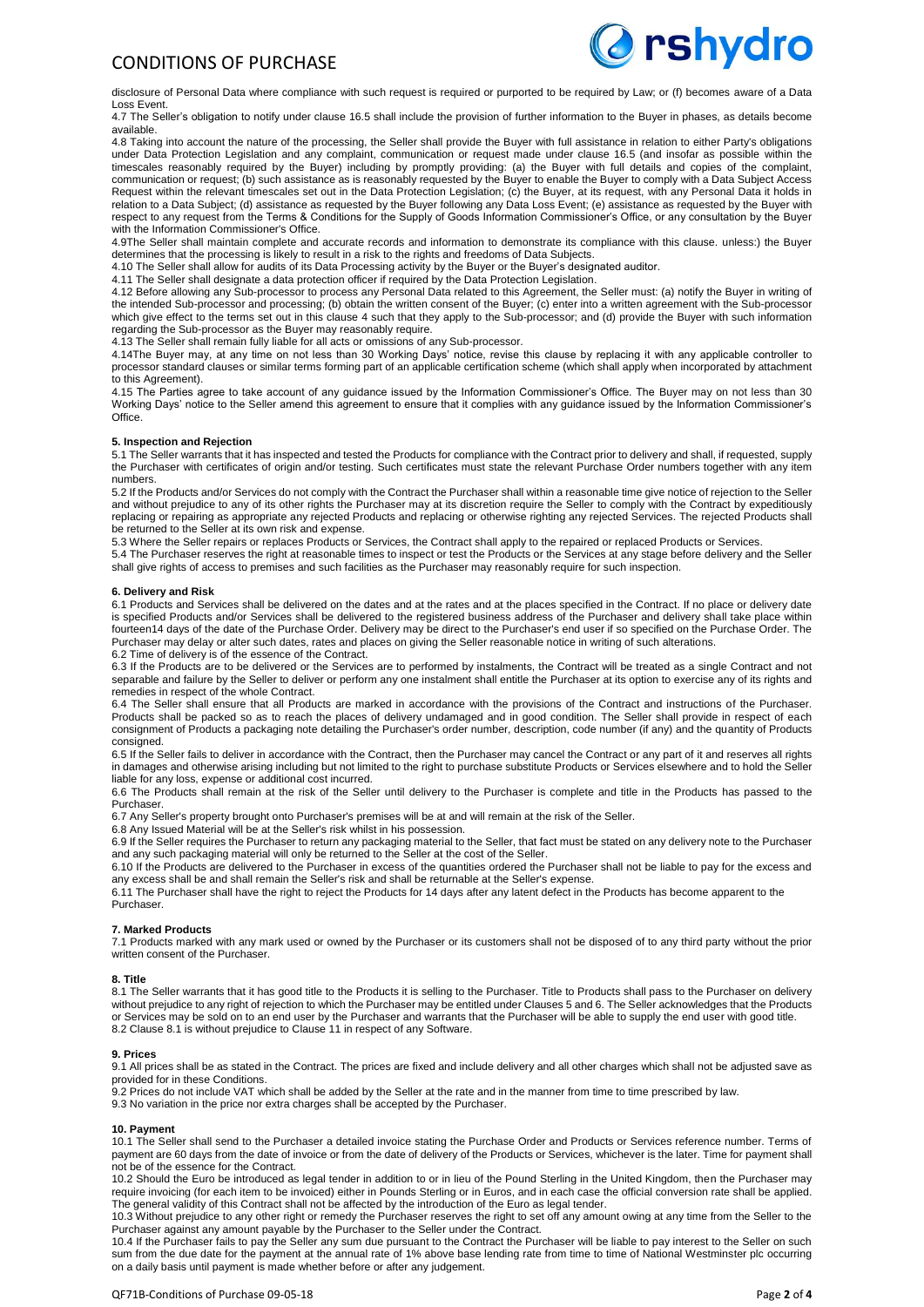

# **11. Software**

11.1 If Products and/or Services include Software the Seller acknowledges that the Purchaser may be selling the same on to end users and warrants that it has good title to license the Software.

11.2 The Seller permits the Purchaser to market and resell the Software and any accompanying hardware either alone or as part of a package. 11.3 The Seller undertakes to supply the Purchaser with all updates of the Software and to allow it to copy them to those of its customers who hold

an original copy version. 11.4 The Seller shall provide the Purchaser with such technical advice, assistance, data and documentation, including source code where necessary, to enable the Purchaser to maintain the Software if it so wishes.

# **12. Confidentiality**

12.1 The Contract and any other information supplied by the Purchaser is confidential. Issued Material is also confidential. Use of information and Issued Material is permitted solely for the purpose of carrying out the Contract. The Seller shall not without the prior written consent of the Purchaser copy or disclose them to anyone other than those employees or agents of the Seller who need to know.

12.2 The Seller shall not without the Purchaser's written consent advertise or otherwise make known that the Seller supplies or has supplied Products or Services to the Purchaser.

#### **13. Equipment and other Facilities**

13.1 Issued Material shall be and remain the property of the Purchaser even if charged for. The Seller hereby undertakes to maintain Issued Material in good order and condition, to keep it separate from the Seller's property and to identify it as the property of the Purchaser. The Seller shall not use it except in respect of the Contract with the Purchaser. Risk in Issued Material shall be with the Seller who shall effect comprehensive insurance against all risks of its loss or damage of an amount equal to its replacement cost and with the Purchaser's interest noted on the policy and with the Purchaser as loss payee.

13.2 Upon written request or termination or cancellation of the Contract, the Seller shall dispose of or return the Issued Material (as requested by the Purchaser) to the Purchaser forthwith.

#### **14. Variation of Services/Goods**

14.1 If at any time during the course of the Contract, the Purchaser wishes to vary the Services and/or Products ordered, it shall notify the Seller and the Seller shall within seven (7) days provide a written statement of the amount by which such variation would increase or decrease: a) the dates, timescales or milestones, and

b) the charges; which have been agreed in the Contract, and such other information as the Purchaser may reasonably require.

14.2 The implementation of any variation to the Services and/or Products shall be subject to the agreement of the parties. The Seller shall not undertake any such variations unless specifically instructed to do so by the Purchaser.

14.3 All variations must be confirmed in writing by an authorised representative of the Purchaser.

#### **15. Warranty**

15.1 Without prejudice to the Purchaser's rights under the Contract or at law the Seller warrants the Products and Services will be free from defects (other than those arising from a design furnished by the Purchaser) for a period of twelve (12) months (or such longer period as may be otherwise stated in the Contract) from the date of delivery of any Products or the completion of any of the Services or from the date of delivery of any defective Products repaired or replaced under the provision of Clause 5.

15.2 Breach of the warranty in Clause 15.1 shall, without prejudice to its other rights, allow the Purchaser to terminate this Contract and claim damages, costs and expenses from the Seller.

#### **16. Indemnity**

16.1 The Seller shall fully indemnify the Purchaser against any claims, liabilities, actions, damages, costs or expenses:

16.1.1 in respect of any alleged or actual infringement by any of the Products or Services of any intellectual property right including but not limited to patents, copyright, trademarks, service marks, registered designs, design rights or other third party rights and the Seller shall at its own cost

defend or settle all such claims or actions and proceedings brought or threatened to be brought against the Purchaser;

16.1.2 sustained by the Purchaser or for which the Purchaser may be liable as a result of the Seller's failure to perform its obligations under the Contract;

16.1.3 resulting from death, injury, loss or damage to persons or property caused or contributed to by negligence of the Seller, its employees, subsuppliers (if permitted) or agents.

16.2 The Seller accepts liability for all other loss or damage incurred by the Purchaser and which is attributable to negligence on the part of the Seller, its employees, sub-suppliers (if permitted) or agents or otherwise results from a breach of the Contract.

16.3 If Software is held to be infringing third party intellectual property rights then the Seller undertakes at its own expense to replace or amend the Software expeditiously so that it is no longer infringing.

#### **17. Force Majeure**

17.1 Neither party shall be liable to the other for any loss or damage which may be suffered by the other as a direct or indirect result of the performance of its obligations under the Contract being prevented, hindered or delayed by reason of circumstances or events beyond its reasonable control including but not limited to acts of God, war, riot, strike, lock-out, trade dispute or labour disturbance, accident, breakdown of plant or machinery, fire, flood, storm, explosion, epidemic or government action.

17.2 If the Seller or the Purchaser is prevented from performing its obligations under this Agreement by a Force Majeure event which continues for more than thirty (30) days, the Purchaser may at its option terminate any affected Contract; defer the date of delivery or payment; reduce the volume of Products or Services ordered without liability to the Seller forthwith by giving written notice.

#### **18. Licences**

18.1 If the Products or Services supplied under the Contract require the Purchaser to have any permit or licence from any governmental or other regulatory authority the Contract shall be deemed conditional upon such permit or licence being granted at the required time. The Seller warrants that it has all necessary permits and licences to allow it to sell the Products and Services to the Purchaser.

#### **19. Termination**

19.1 The Purchaser may end this Contract with immediate effect by notice in writing to the Seller in the following situations:

19.1.1 if the Seller is in breach of it and, in the case of breach capable of remedy, fails to remedy the breach within fourteen (14) days of being asked to do so in writing. If the breach cannot be remedied, the Purchaser can end the Contract immediately;

19.1.2 if the Seller ceases or threatens to cease business, or commits an act of bankruptcy, or it or a third party takes action for it to go into liquidation unless this is to reconstruct or merge the company, or if an administrator, administrative receiver, receiver or manager is appointed of any part of its business;

19.1.3 if in the reasonable opinion of the Purchaser there occurs a material change in the financial position of the Seller which is likely to affect the other's ability to perform its obligations under the Contract; or

19.1.4 if there is a change in control of the Seller which in the reasonable opinion of the Purchaser adversely affects the position, rights or interests of the Purchaser;

19.2 For the purposes of Clause 19.1.4 "control" means the ability to direct the affairs of another whether by virtue of contract, ownership of shares or otherwise howsoever.

19.3 Termination of this Contract shall not discharge either party from any existing obligation accrued due on or prior to the date of termination.

19.4 The Purchaser may cancel this Contract at any time by notice in writing. The Purchaser will pay for and accept delivery of all finished Products manufactured by the Seller at the date of cancellation and shall pay the Seller a fair and reasonable sum in respect of all work in progress at the date of cancellation subject to such finished Products and work in progress being transferred to the Purchaser. This shall be the Seller's sole and exclusive remedy in the event of cancellation of the Contract pursuant to this Clause.

19.5 For the avoidance of doubt, any termination or cancellation of this Contract shall not affect the continuance in force of Software licences granted to the Purchaser or its customers.